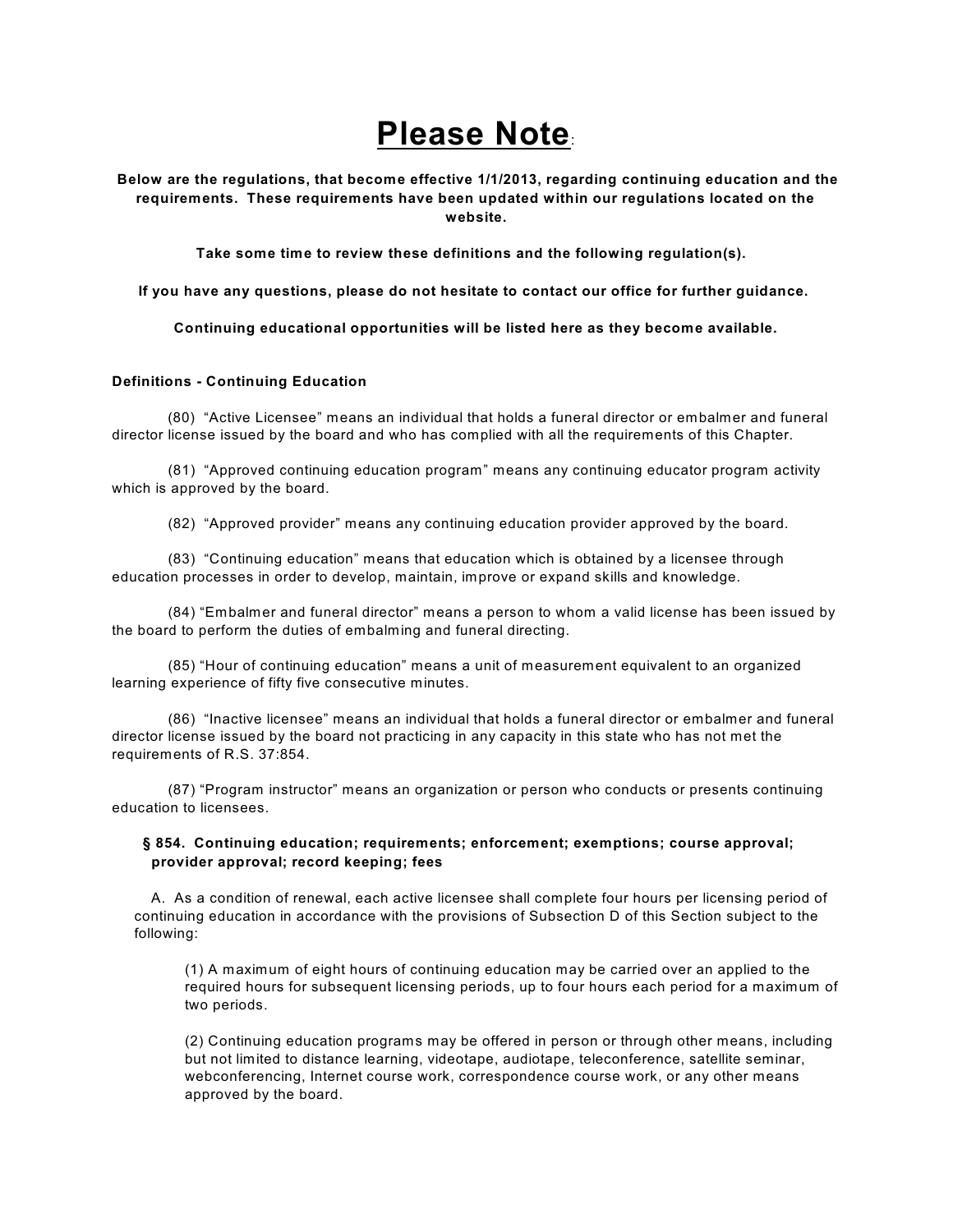(3) Credit shall not be given for the same course more than once during any two consecutive licensing periods.

(4) Credit of attendance may be given to a licensee who conducts a continuing education program

(5) Credit shall be given for completion of any continuing education program upon submission of evidence of completion issued by a provider or program instructor in accordance with Subsection D of this Section.

B. The Continuing education requirements of this Section shall not apply to;

(1) First-time license renewals.

(2) Licensees who are sixty-five years of age or older at the time of renewal and who have been licensed for a period of not less than ten consecutive years.

(3) Licensees who have been called to active military duty status.

(4) Inactive licensees during any licensing period in which they remain inactive; however, an inactive licensee changing status to an active licensee shall first meet the continuing education requirements.

(5) Interns and student interns.

C. (1) Any licensee who seeks credit for participation in an educational activity not provided for in Subsection D of this Section may submit a request for subsequent approval of the activity. Such application shall be in a form approved by the board and shall be submitted within thirty days of the completion of the activity.

(2) The board shall approve or reject the application within five working days of receipt and shall notify the licensee in writing of the action.

(3) An appeal of the rejection of an application may be made in writing to the board within fifteen days of notification of the rejection. The board shall rule on the appeal at the next scheduled meeting of the board.

D. (1) The continuing education program required by this Section shall be satisfied by:

(a) Courses recognized by the Academy of Professional Funeral Service Practice or offered by the Louisiana Funeral Directors Association or the Louisiana Funeral Directors and Morticians Association.

(b) Courses approved by the board or its designee that do not meet standards in Subparagraph (a) of this Paragraph.

(2) Continuing education programs may be open and available to all licensees or closed and restricted as determined by the sponsor, approved provider, or program instructor.

(3) The number of continuing education hours for a specific program shall be determined and announced by the providers and program instructors.

(4) The board may monitor, inspect, or review any board-approved continuing education activity. If determination is made that the program as presented varied significantly from the program as approved, the board may disallow all or part of the continuing education hours granted for the activity.